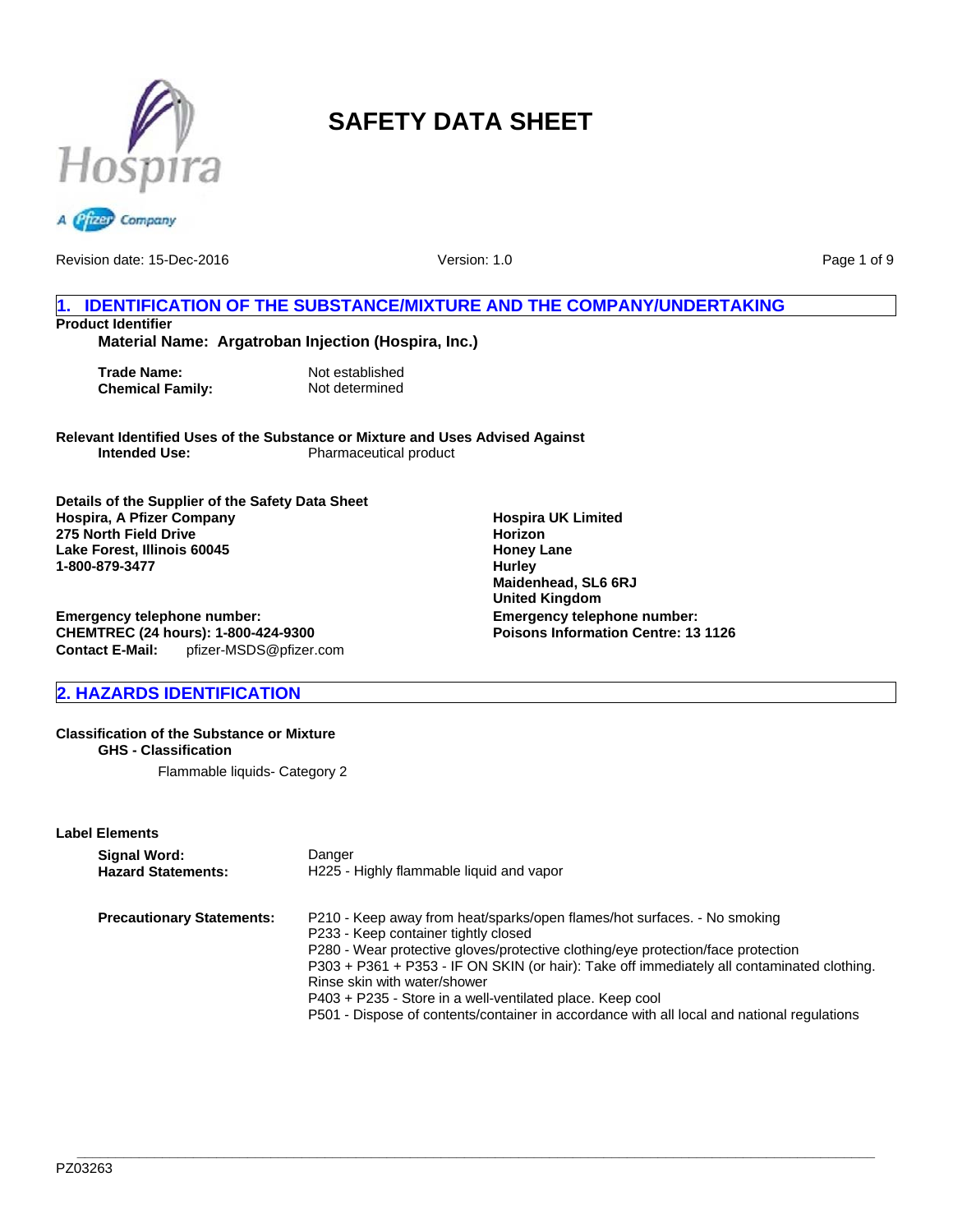**\_\_\_\_\_\_\_\_\_\_\_\_\_\_\_\_\_\_\_\_\_\_\_\_\_\_\_\_\_\_\_\_\_\_\_\_\_\_\_\_\_\_\_\_\_\_\_\_\_\_\_\_\_\_\_\_\_\_\_\_\_\_\_\_\_\_\_\_\_\_\_\_\_\_\_\_\_\_\_\_\_\_\_\_\_\_\_\_\_\_\_\_\_\_\_\_\_\_\_\_\_\_\_**

#### **Material Name: Argatroban Injection (Hospira, Inc.) Revision date: 15-Dec-2016**

**Version: 1.0 Page 2 of 9**



**Other Hazards** An Occupational Exposure Value has been established for one or more of the ingredients (see Section 8).

**Note:** This document has been prepared in accordance with standards for workplace safety, which requires the inclusion of all known hazards of the product or its ingredients regardless of the potential risk. The precautionary statements and warning included may not apply in all cases. Your needs may vary depending upon the potential for exposure in your workplace.

# **3. COMPOSITION / INFORMATION ON INGREDIENTS**

#### **Hazardous**

| Ingredient              | <b>CAS Number</b> | EU<br><b>EINECS/ELINCS</b> | <b>GHS Classification</b> | %     |
|-------------------------|-------------------|----------------------------|---------------------------|-------|
|                         |                   | List                       |                           |       |
| Ethyl alcohol (ethanol) | 64-17-5           | 200-578-6                  | Flam, Lig. 2 (H225)       | 40-50 |
| Argatroban              | 74863-84-6        | Not Listed                 | Not Listed                | 10    |

| Ingredient                 | <b>CAS Number</b> | <b>EINECS/ELINCS</b> | <b>GHS Classification</b> | % |
|----------------------------|-------------------|----------------------|---------------------------|---|
|                            |                   | List                 |                           |   |
| <b>Water for Injection</b> | 7732-18-5         | 231-791-2            | Not Listed                |   |
| Sorbitol crystalline - NF  | 50-70-4           | 200-061-5            | Not Listed                |   |

**Additional Information:** \* Proprietary

\*\* to adjust pH

Ingredient(s) indicated as hazardous have been assessed under standards for workplace safety. In accordance with 29 CFR 1910.1200, the exact percentage composition of this mixture has been withheld as a trade secret.

#### **For the full text of the R phrases mentioned in this Section, see Section 16**

# **4. FIRST AID MEASURES**

| <b>Description of First Aid Measures</b><br>Eye Contact: | Flush with water while holding eyelids open for at least 15 minutes. Seek medical attention<br>immediately.                                                                                                                                       |
|----------------------------------------------------------|---------------------------------------------------------------------------------------------------------------------------------------------------------------------------------------------------------------------------------------------------|
| <b>Skin Contact:</b>                                     | Remove contaminated clothing. Flush area with large amounts of water. Use soap. Seek<br>medical attention. For information on potential delayed effects, see Section 2 - Hazards<br>Identification and/or Section 11 - Toxicological Information. |
| Ingestion:                                               | Never give anything by mouth to an unconscious person. Wash out mouth with water. Do not<br>induce vomiting unless directed by medical personnel. Seek medical attention immediately.                                                             |
| Inhalation:                                              | Remove to fresh air and keep patient at rest. Seek medical attention immediately.                                                                                                                                                                 |

**\_\_\_\_\_\_\_\_\_\_\_\_\_\_\_\_\_\_\_\_\_\_\_\_\_\_\_\_\_\_\_\_\_\_\_\_\_\_\_\_\_\_\_\_\_\_\_\_\_\_\_\_\_\_\_\_\_\_\_\_\_\_\_\_\_\_\_\_\_\_\_\_\_\_\_\_\_\_\_\_\_\_\_\_\_\_\_\_\_\_\_\_\_\_\_\_\_\_\_\_\_\_\_**

**Most Important Symptoms and Effects, Both Acute and Delayed**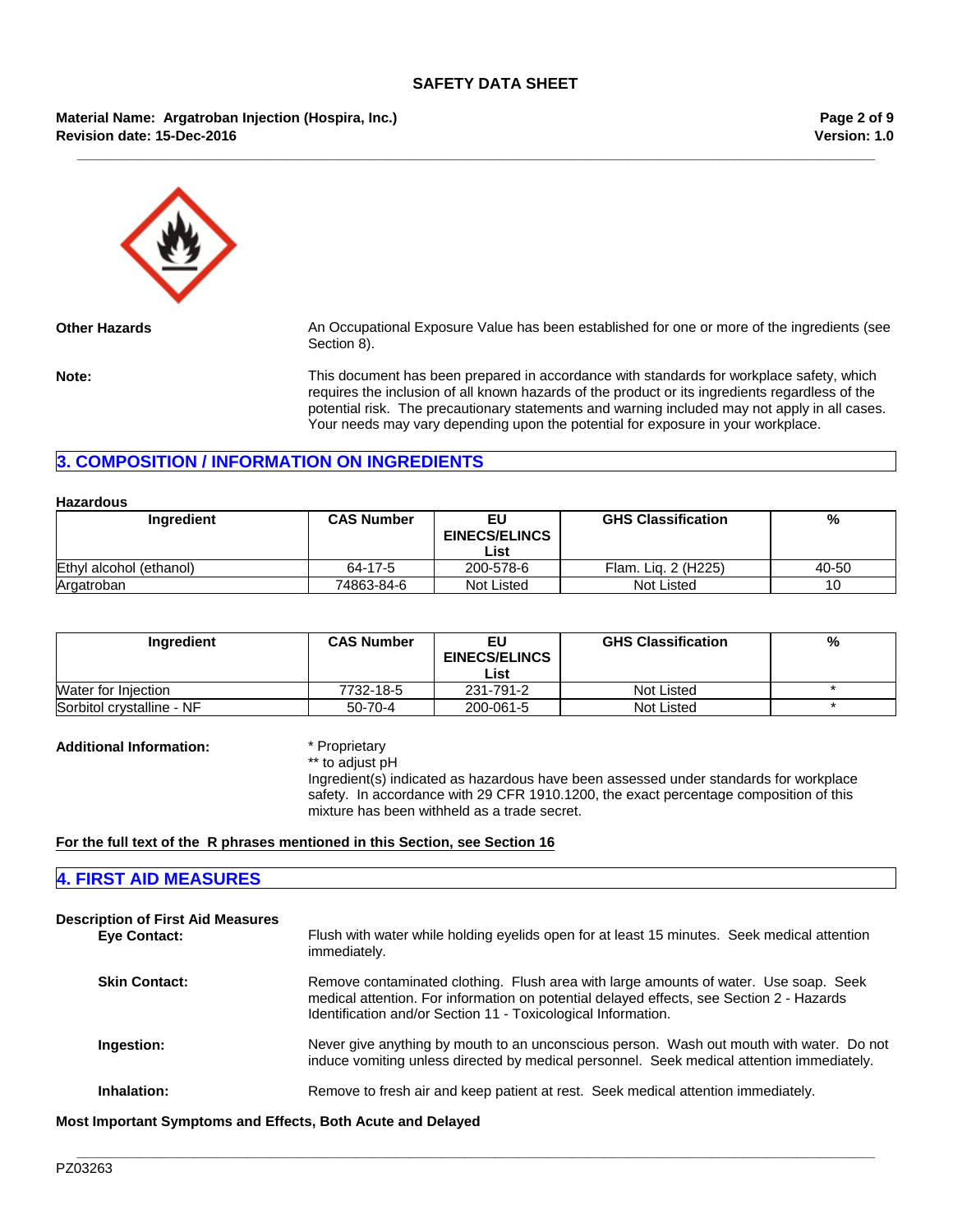#### **Revision date: 15-Dec-2016 Material Name: Argatroban Injection (Hospira, Inc.)**

| <b>Symptoms and Effects of</b> | For information on potential signs and symptoms of exposure, See Section 2 - Hazards |
|--------------------------------|--------------------------------------------------------------------------------------|
| Exposure:                      | Identification and/or Section 11 - Toxicological Information.                        |
| <b>Medical Conditions</b>      | None known                                                                           |
| <b>Aggravated by Exposure:</b> |                                                                                      |

**\_\_\_\_\_\_\_\_\_\_\_\_\_\_\_\_\_\_\_\_\_\_\_\_\_\_\_\_\_\_\_\_\_\_\_\_\_\_\_\_\_\_\_\_\_\_\_\_\_\_\_\_\_\_\_\_\_\_\_\_\_\_\_\_\_\_\_\_\_\_\_\_\_\_\_\_\_\_\_\_\_\_\_\_\_\_\_\_\_\_\_\_\_\_\_\_\_\_\_\_\_\_\_**

#### **Indication of the Immediate Medical Attention and Special Treatment Needed Notes to Physician:** None

# **5. FIRE FIGHTING MEASURES**

**Extinguishing Media:** Extinguish fires with CO2, extinguishing powder, foam, or water.

#### **Special Hazards Arising from the Substance or Mixture**

**Hazardous Combustion Products:** Formation of toxic gases is possible during heating or fire.

**Fire / Explosion Hazards:** Flammable liquid and vapor Fine particles (such as mists) may fuel fires/explosions.

#### **Advice for Fire-Fighters**

During all fire fighting activities, wear appropriate protective equipment, including self-contained breathing apparatus.

| <b>6. ACCIDENTAL RELEASE MEASURES</b> |  |
|---------------------------------------|--|
|                                       |  |

#### **Personal Precautions, Protective Equipment and Emergency Procedures**

Personnel involved in clean-up should wear appropriate personal protective equipment (see Section 8). Minimize exposure.

#### **Environmental Precautions**

Place waste in an appropriately labeled, sealed container for disposal. Care should be taken to avoid environmental release.

#### **Methods and Material for Containment and Cleaning Up**

| Measures for Cleaning /             | Contain the source of the spill if it is safe to do so. Absorb spills with non-combustible  |
|-------------------------------------|---------------------------------------------------------------------------------------------|
| <b>Collecting:</b>                  | absorbent material and transfer into a labeled container for disposal.                      |
| <b>Additional Consideration for</b> | Non-essential personnel should be evacuated from affected area. Report emergency            |
| <b>Large Spills:</b>                | situations immediately. Clean up operations should only be undertaken by trained personnel. |

# **7. HANDLING AND STORAGE**

## **Precautions for Safe Handling**

Flammable liquid and vapor- keep away from ignition sources and clean up spills promptly. Eliminate possible ignition sources (e.g., heat, sparks, flame, impact, friction, electricity), and follow appropriate grounding and bonding procedures. Avoid contact with eyes, skin, and clothing. Use appropriate personal protective equipment. Wash thoroughly after handling. Avoid breathing vapor or mist. Avoid contact with eyes, skin and clothing. When handling, use appropriate personal protective equipment (see Section 8). Wash thoroughly after handling. Wash hands and any exposed skin after removal of PPE. Releases to the environment should be avoided. Review and implement appropriate technical and procedural waste water and waste disposal measures to prevent occupational exposure or environmental releases. Potential points of process emissions of this material to the atmosphere should be controlled with dust collectors, HEPA filtration systems or other equivalent controls.

**\_\_\_\_\_\_\_\_\_\_\_\_\_\_\_\_\_\_\_\_\_\_\_\_\_\_\_\_\_\_\_\_\_\_\_\_\_\_\_\_\_\_\_\_\_\_\_\_\_\_\_\_\_\_\_\_\_\_\_\_\_\_\_\_\_\_\_\_\_\_\_\_\_\_\_\_\_\_\_\_\_\_\_\_\_\_\_\_\_\_\_\_\_\_\_\_\_\_\_\_\_\_\_**

#### **Conditions for Safe Storage, Including any Incompatibilities**

| <b>Storage Conditions:</b> | Store as directed by product packaging. |
|----------------------------|-----------------------------------------|
| Specific end use(s):       | Pharmaceutical product                  |

# **8. EXPOSURE CONTROLS / PERSONAL PROTECTION**

#### **Control Parameters**

**Refer to available public information for specific member state Occupational Exposure Limits.**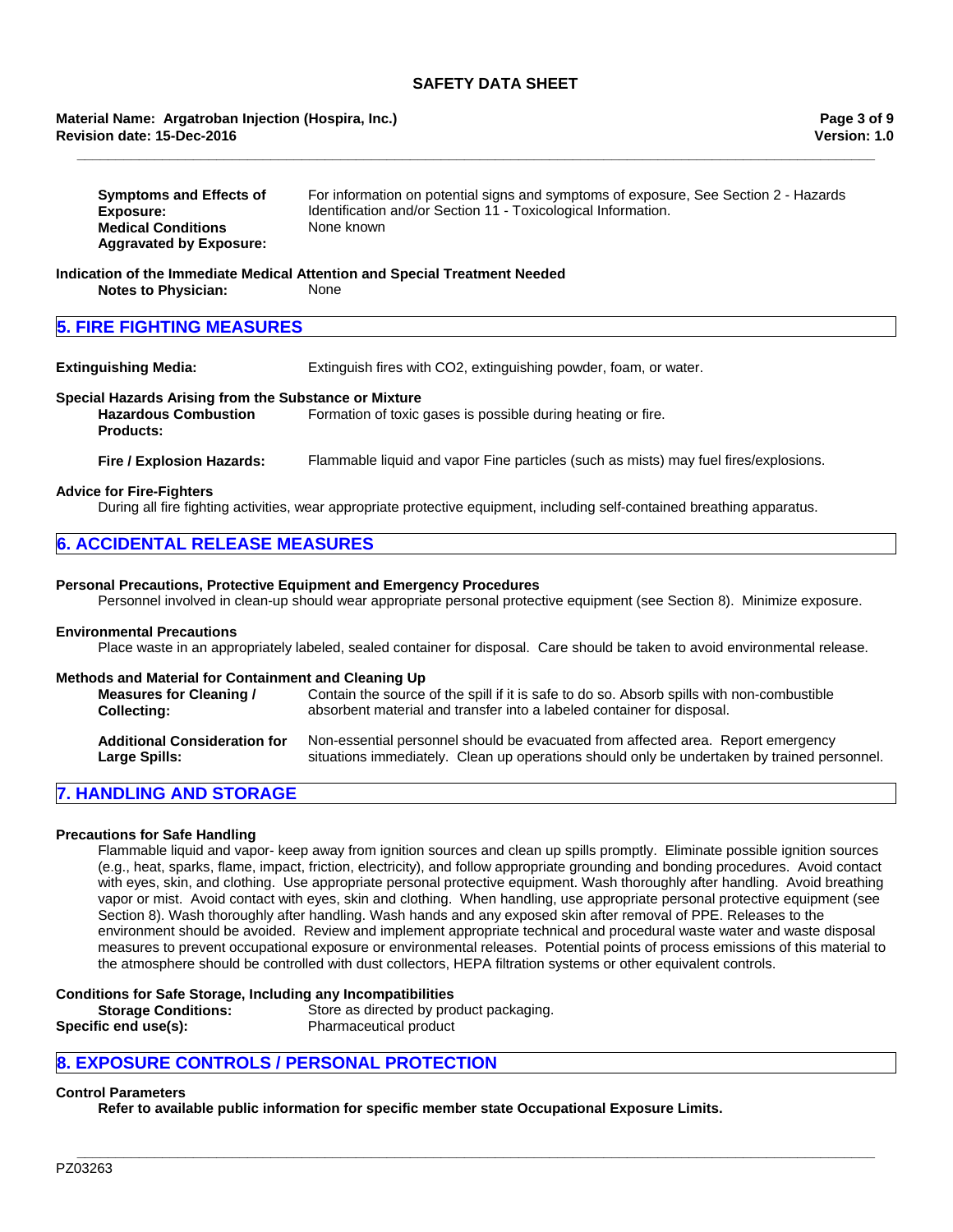**\_\_\_\_\_\_\_\_\_\_\_\_\_\_\_\_\_\_\_\_\_\_\_\_\_\_\_\_\_\_\_\_\_\_\_\_\_\_\_\_\_\_\_\_\_\_\_\_\_\_\_\_\_\_\_\_\_\_\_\_\_\_\_\_\_\_\_\_\_\_\_\_\_\_\_\_\_\_\_\_\_\_\_\_\_\_\_\_\_\_\_\_\_\_\_\_\_\_\_\_\_\_\_**

**Revision date: 15-Dec-2016 Material Name: Argatroban Injection (Hospira, Inc.)** **Version: 1.0 Page 4 of 9**

# **8. EXPOSURE CONTROLS / PERSONAL PROTECTION**

| Ethyl alcohol (ethanol)                   |                                                  |
|-------------------------------------------|--------------------------------------------------|
| <b>ACGIH Threshold Limit Value (STEL)</b> | 1000 ppm                                         |
| <b>Australia TWA</b>                      | 1000 ppm                                         |
|                                           | 1880 mg/m <sup>3</sup>                           |
| <b>Austria OEL - MAKs</b>                 | 1000 ppm                                         |
|                                           | 1900 mg/m <sup>3</sup>                           |
| <b>Belgium OEL - TWA</b>                  | 1000 ppm                                         |
|                                           | 1907 mg/m <sup>3</sup>                           |
| <b>Bulgaria OEL - TWA</b>                 | 1000 mg/m $3$                                    |
| <b>Czech Republic OEL - TWA</b>           | 1000 mg/m <sup>3</sup>                           |
| Denmark OEL - TWA                         | 1000 ppm                                         |
|                                           | 1900 mg/m <sup>3</sup>                           |
| <b>Estonia OEL - TWA</b>                  | 500 ppm<br>1000 mg/m <sup>3</sup>                |
| <b>Finland OEL - TWA</b>                  |                                                  |
|                                           | 1000 ppm<br>1900 mg/m <sup>3</sup>               |
| <b>France OEL - TWA</b>                   | 1000 ppm                                         |
|                                           | 1900 mg/m $3$                                    |
| Germany - TRGS 900 - TWAs                 | 500 ppm                                          |
|                                           | 960 mg/m $3$                                     |
| Germany (DFG) - MAK                       | 500 ppm                                          |
|                                           | 960 mg/m $3$                                     |
| Greece OEL - TWA                          | 1000 ppm                                         |
|                                           | 1900 mg/m $3$                                    |
| <b>Hungary OEL - TWA</b>                  | 1900 mg/m <sup>3</sup>                           |
| Latvia OEL - TWA                          | 1000 mg/m <sup>3</sup>                           |
| Lithuania OEL - TWA                       | 500 ppm                                          |
|                                           | 1000 mg/m <sup>3</sup>                           |
| <b>Netherlands OEL - TWA</b>              | 260 mg/m $3$                                     |
| <b>OSHA - Final PELS - TWAs:</b>          | 1000 ppm                                         |
|                                           | 1900 mg/m <sup>3</sup>                           |
| <b>Poland OEL - TWA</b>                   | 1900 mg/m $3$                                    |
| <b>Portugal OEL - TWA</b>                 | 1000 ppm                                         |
| Romania OEL - TWA                         | 1000 ppm                                         |
| Russia OEL - TWA                          | 1900 mg/m <sup>3</sup><br>1000 mg/m <sup>3</sup> |
| Slovakia OEL - TWA                        |                                                  |
|                                           | 500 ppm<br>960 mg/m $3$                          |
| Slovenia OEL - TWA                        | 1000 ppm                                         |
|                                           | 1900 mg/m <sup>3</sup>                           |
| <b>Sweden OEL - TWAs</b>                  | 500 ppm                                          |
|                                           | 1000 mg/m <sup>3</sup>                           |
| <b>Switzerland OEL -TWAs</b>              | 500 ppm                                          |
|                                           | 960 mg/m $3$                                     |
| <b>Vietnam OEL - TWAs</b>                 | 1000 mg/m <sup>3</sup>                           |

# **Exposure Controls**

**Engineering Controls:** Engineering controls should be used as the primary means to control exposures. General room ventilation is adequate unless the process generates dust, mist or fumes. Keep airborne contamination levels below the exposure limits listed above in this section.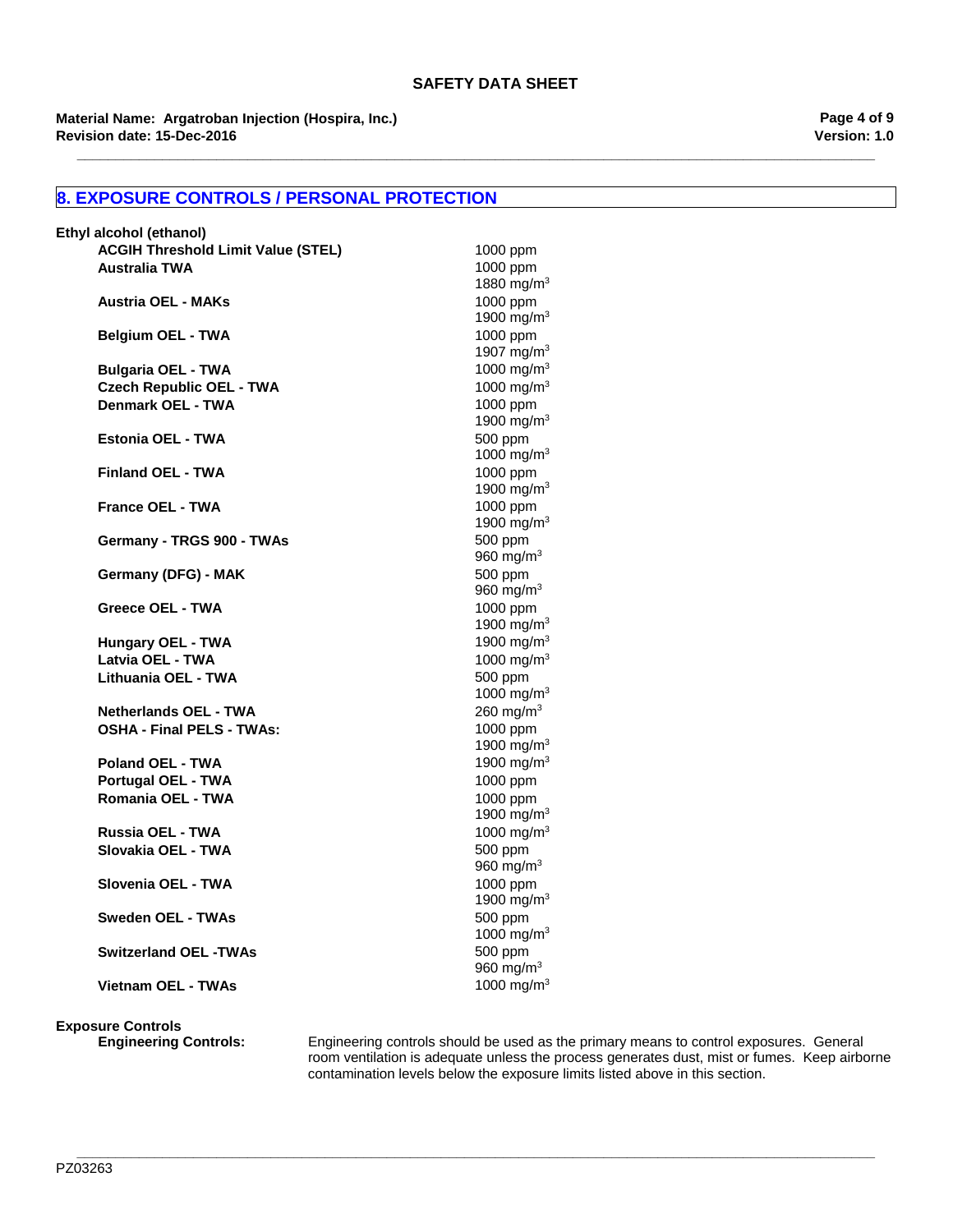**\_\_\_\_\_\_\_\_\_\_\_\_\_\_\_\_\_\_\_\_\_\_\_\_\_\_\_\_\_\_\_\_\_\_\_\_\_\_\_\_\_\_\_\_\_\_\_\_\_\_\_\_\_\_\_\_\_\_\_\_\_\_\_\_\_\_\_\_\_\_\_\_\_\_\_\_\_\_\_\_\_\_\_\_\_\_\_\_\_\_\_\_\_\_\_\_\_\_\_\_\_\_\_**

**Revision date: 15-Dec-2016 Material Name: Argatroban Injection (Hospira, Inc.)**

| <b>8. EXPOSURE CONTROLS / PERSONAL PROTECTION</b> |                                                                                                                                                                                                                                                                                                                                                                                                                             |
|---------------------------------------------------|-----------------------------------------------------------------------------------------------------------------------------------------------------------------------------------------------------------------------------------------------------------------------------------------------------------------------------------------------------------------------------------------------------------------------------|
| <b>Personal Protective</b><br>Equipment:          | Refer to applicable national standards and regulations in the selection and use of personal<br>protective equipment (PPE). Contact your safety and health professional or safety equipment<br>supplier for assistance in selecting the correct protective clothing/equipment based on an<br>assessment of the workplace conditions, other chemicals used or present in the workplace and<br>specific operational processes. |
| Hands:                                            | Impervious gloves (e.g. Nitrile, etc.) are recommended if skin contact with drug product is<br>possible and for bulk processing operations. (Protective gloves must meet the standards in<br>accordance with EN374, ASTM F1001 or international equivalent.)                                                                                                                                                                |
| Eyes:                                             | Wear safety glasses or goggles if eye contact is possible. (Eye protection must meet the<br>standards in accordance with EN166, ANSI Z87.1 or international equivalent.)                                                                                                                                                                                                                                                    |
| Skin:                                             | Impervious protective clothing is recommended if skin contact with drug product is possible and<br>for bulk processing operations. (Protective clothing must meet the standards in accordance<br>with EN13982, ANSI 103 or international equivalent.)                                                                                                                                                                       |
| <b>Respiratory protection:</b>                    | Under normal conditions of use, if the applicable Occupational Exposure Limit (OEL) is<br>exceeded, wear an appropriate respirator with a protection factor sufficient to control exposures<br>to below the OEL (e.g. particulate respirator with a half mask, P3 filter). (Respirators must<br>meet the standards in accordance with EN140, EN143, ASTM F2704-10 or international<br>equivalent.)                          |

# **9. PHYSICAL AND CHEMICAL PROPERTIES**

| <b>Physical State:</b><br>Odor:<br><b>Molecular Formula:</b>                                                                                                                                                                                                                                                                                                                                                   | Solution<br>No data available.<br>Mixture                                                                                     |                                                                                 | Color:<br><b>Odor Threshold:</b><br><b>Molecular Weight:</b> | Clear<br>No data available.<br>Mixture |
|----------------------------------------------------------------------------------------------------------------------------------------------------------------------------------------------------------------------------------------------------------------------------------------------------------------------------------------------------------------------------------------------------------------|-------------------------------------------------------------------------------------------------------------------------------|---------------------------------------------------------------------------------|--------------------------------------------------------------|----------------------------------------|
| <b>Solvent Solubility:</b><br><b>Water Solubility:</b><br>pH:<br>Melting/Freezing Point (°C):<br><b>Boiling Point (°C):</b><br>Partition Coefficient: (Method, pH, Endpoint, Value)<br>Argatroban<br>No data available<br>Ethyl alcohol (ethanol)<br>No data available<br><b>Water for Injection</b><br>No data available<br>Sorbitol crystalline - NF<br>No data available<br>Decomposition Temperature (°C): | No data available<br>No data available<br>No data available.<br>No data available<br>No data available.<br>No data available. |                                                                                 |                                                              |                                        |
| <b>Evaporation Rate (Gram/s):</b><br>Vapor Pressure (kPa):<br>Vapor Density (g/ml):<br><b>Relative Density:</b><br><b>Viscosity:</b><br><b>Flammablity:</b><br>Autoignition Temperature (Solid) (°C):                                                                                                                                                                                                          | No data available<br>No data available<br>No data available<br>No data available<br>No data available                         | No data available                                                               |                                                              |                                        |
| <b>Flammability (Solids):</b><br>Flash Point (Liquid) (°C):<br>Upper Explosive Limits (Liquid) (% by Vol.):<br>Lower Explosive Limits (Liquid) (% by Vol.):                                                                                                                                                                                                                                                    |                                                                                                                               | No data available<br><23 (Calculated)<br>No data available<br>No data available |                                                              |                                        |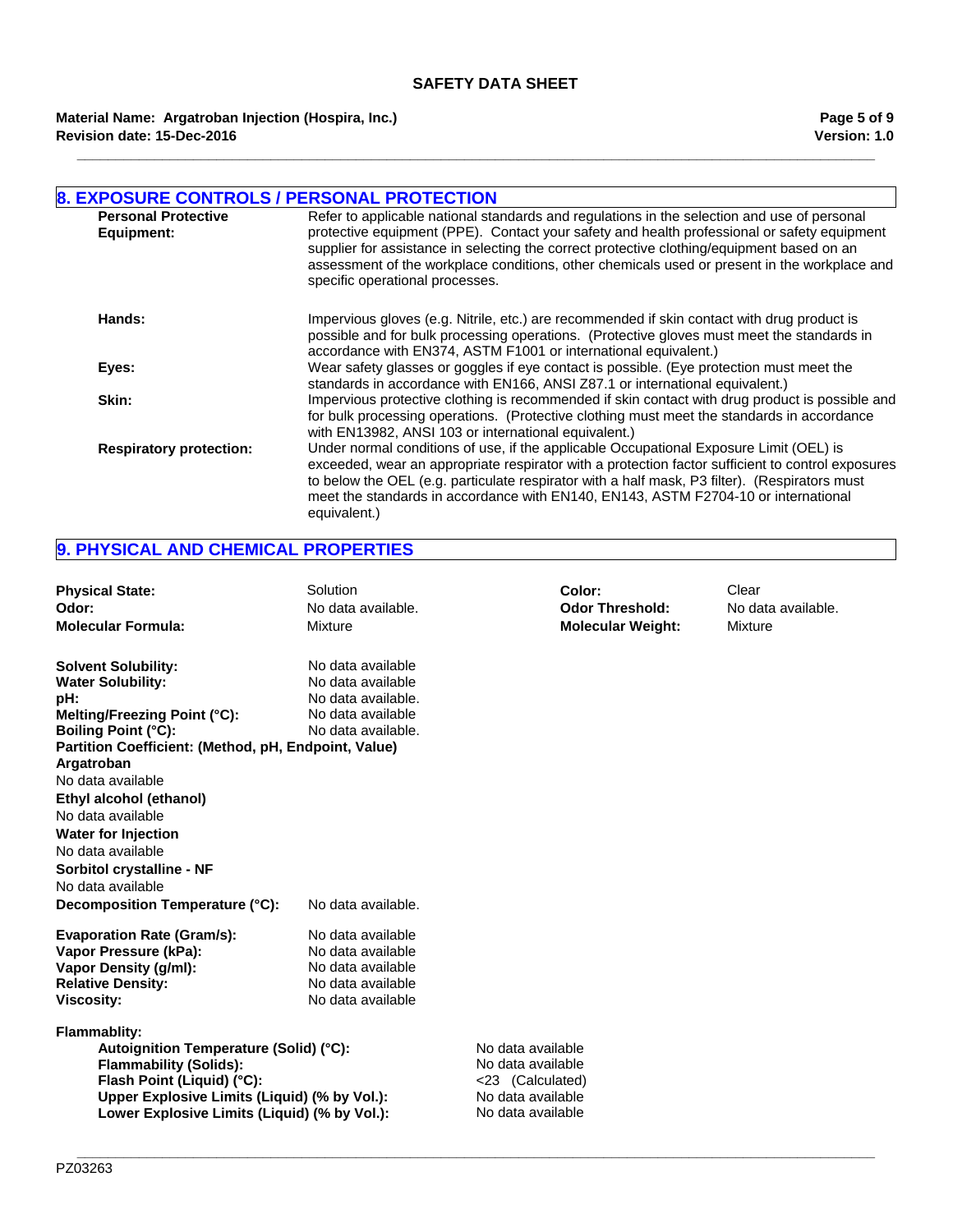**\_\_\_\_\_\_\_\_\_\_\_\_\_\_\_\_\_\_\_\_\_\_\_\_\_\_\_\_\_\_\_\_\_\_\_\_\_\_\_\_\_\_\_\_\_\_\_\_\_\_\_\_\_\_\_\_\_\_\_\_\_\_\_\_\_\_\_\_\_\_\_\_\_\_\_\_\_\_\_\_\_\_\_\_\_\_\_\_\_\_\_\_\_\_\_\_\_\_\_\_\_\_\_**

**Revision date: 15-Dec-2016 Material Name: Argatroban Injection (Hospira, Inc.)**

# **10. STABILITY AND REACTIVITY**

| <b>Reactivity:</b>                        | No data available                                                                                                                                 |
|-------------------------------------------|---------------------------------------------------------------------------------------------------------------------------------------------------|
| <b>Chemical Stability:</b>                | Stable under normal conditions of use.                                                                                                            |
| <b>Possibility of Hazardous Reactions</b> |                                                                                                                                                   |
| <b>Oxidizing Properties:</b>              | No data available                                                                                                                                 |
| <b>Conditions to Avoid:</b>               | As a precautionary measure, keep away from heat sources and electrostatic discharge. Fine<br>particles (such as mists) may fuel fires/explosions. |
| <b>Incompatible Materials:</b>            | As a precautionary measure, keep away from strong oxidizers                                                                                       |
| <b>Hazardous Decomposition</b>            | No data available                                                                                                                                 |
| <b>Products:</b>                          |                                                                                                                                                   |

## **11. TOXICOLOGICAL INFORMATION**

# **Information on Toxicological Effects**

**General Information:** The information included in this section describes the potential hazards of the individual ingredients. **Known Clinical Effects:** Adverse effects associated with therapeutic use include decrease in blood pressure (hypotension), shortness of breath (dyspnea), vomiting, fever, diarrhea, chest pain, back pain, headache.

#### **Acute Toxicity: (Species, Route, End Point, Dose)**

#### **Argatroban**

Rat OralLD50 >15,000mg/kg

#### **Ethyl alcohol (ethanol)**

Rat Oral LD50 7060mg/kg RatInhalationLC50 10h 20,000ppm Mouse Oral LD50 3450mg/kg

## **Sorbitol crystalline - NF**

**Acute Toxicity Comments:** A greater than symbol (>) indicates that the toxicity endpoint being tested was not achievable at the highest dose used in the test. MouseOralLD50 17,800mg/kg RatPara-periostealLD50 7100mg/kg

**\_\_\_\_\_\_\_\_\_\_\_\_\_\_\_\_\_\_\_\_\_\_\_\_\_\_\_\_\_\_\_\_\_\_\_\_\_\_\_\_\_\_\_\_\_\_\_\_\_\_\_\_\_\_\_\_\_\_\_\_\_\_\_\_\_\_\_\_\_\_\_\_\_\_\_\_\_\_\_\_\_\_\_\_\_\_\_\_\_\_\_\_\_\_\_\_\_\_\_\_\_\_\_**

#### **Irritation / Sensitization: (Study Type, Species, Severity)**

#### **Argatroban**

Skin IrritationRabbitNegative Skin Sensitization - LLNAMouseNegative

#### **Ethyl alcohol (ethanol)**

Eye IrritationRabbitSevere Skin IrritationRabbitMild

#### **Reproduction & Development Toxicity: (Duration, Species, Route, Dose, End Point, Effect(s))**

**Argatroban**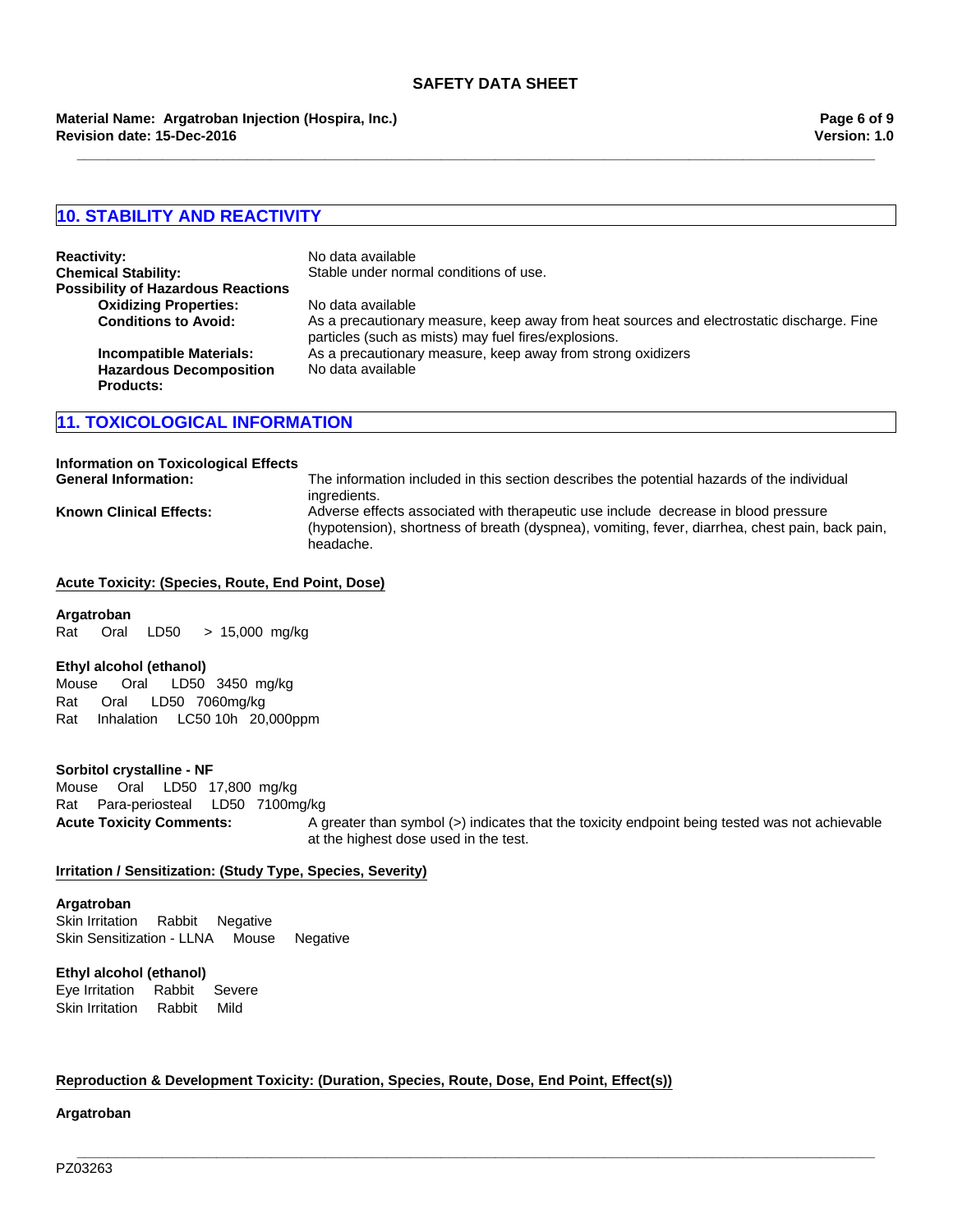**\_\_\_\_\_\_\_\_\_\_\_\_\_\_\_\_\_\_\_\_\_\_\_\_\_\_\_\_\_\_\_\_\_\_\_\_\_\_\_\_\_\_\_\_\_\_\_\_\_\_\_\_\_\_\_\_\_\_\_\_\_\_\_\_\_\_\_\_\_\_\_\_\_\_\_\_\_\_\_\_\_\_\_\_\_\_\_\_\_\_\_\_\_\_\_\_\_\_\_\_\_\_\_**

**Revision date: 15-Dec-2016 Material Name: Argatroban Injection (Hospira, Inc.)**

## **Version: 1.0 Page 7 of 9**

# **11. TOXICOLOGICAL INFORMATION**

Embryo / Fetal DevelopmentRatIntravenous27mg/kg/dayNOAELNot Teratogenic Reproductive & FertilityRatIntravenous27mg/kg/dayNOAELNegative

## **Genetic Toxicity: (Study Type, Cell Type/Organism, Result)**

#### **Argatroban**

HGPRT Forward Gene Mutation AssayChinese Hamster Ovary (CHO) cellsNegative Chromosome AberrationHamster Lung CellsNegative MicronucleusMouseNegative Bacterial Mutagenicity (Ames)Not specifiedNegative

**Carcinogen Status:** Carcinogenicity of the mixture has not been determined. Alcohol is listed as a carcinogen by IARC. The IARC monograph examining the carcinogenic potential of ethanol examined only alcoholic beverages. No other components are listed as carcinogens by IARC, US OSHA or NTP. **Ethyl alcohol (ethanol) IARC:** Group 1 (Carcinogenic to Humans)

# **12. ECOLOGICAL INFORMATION**

**Environmental Overview:** Environmental properties have not been thoroughly investigated. Releases to the environment should be avoided.

**Toxicity:**

**Aquatic Toxicity: (Species, Method, End Point, Duration, Result)**

**Ethyl alcohol (ethanol)** *Oncorhynchus mykiss* (Rainbow Trout)LC50/96h 12,900-15,300mg/L

**Persistence and Degradability: Biodegradation: (Method, Inoculum, Biodeg Study, Result, Endpoint, Duration, Classification) Ethyl alcohol (ethanol)** Not Ready **Argatroban** Activated sludgeReady8-10% After28Day(s)

**Bio-accumulative Potential: Partition Coefficient: (Method, pH, Endpoint, Value)**

**Mobility in Soil:** No data available

# **13. DISPOSAL CONSIDERATIONS**

**Waste Treatment Methods:** Dispose of waste in accordance with all applicable laws and regulations. Member State specific and Community specific provisions must be considered. Considering the relevant known environmental and human health hazards of the material, review and implement appropriate technical and procedural waste water and waste disposal measures to prevent occupational exposure and environmental release. It is recommended that waste minimization be practiced. The best available technology should be utilized to prevent environmental releases. This may include destructive techniques for waste and wastewater.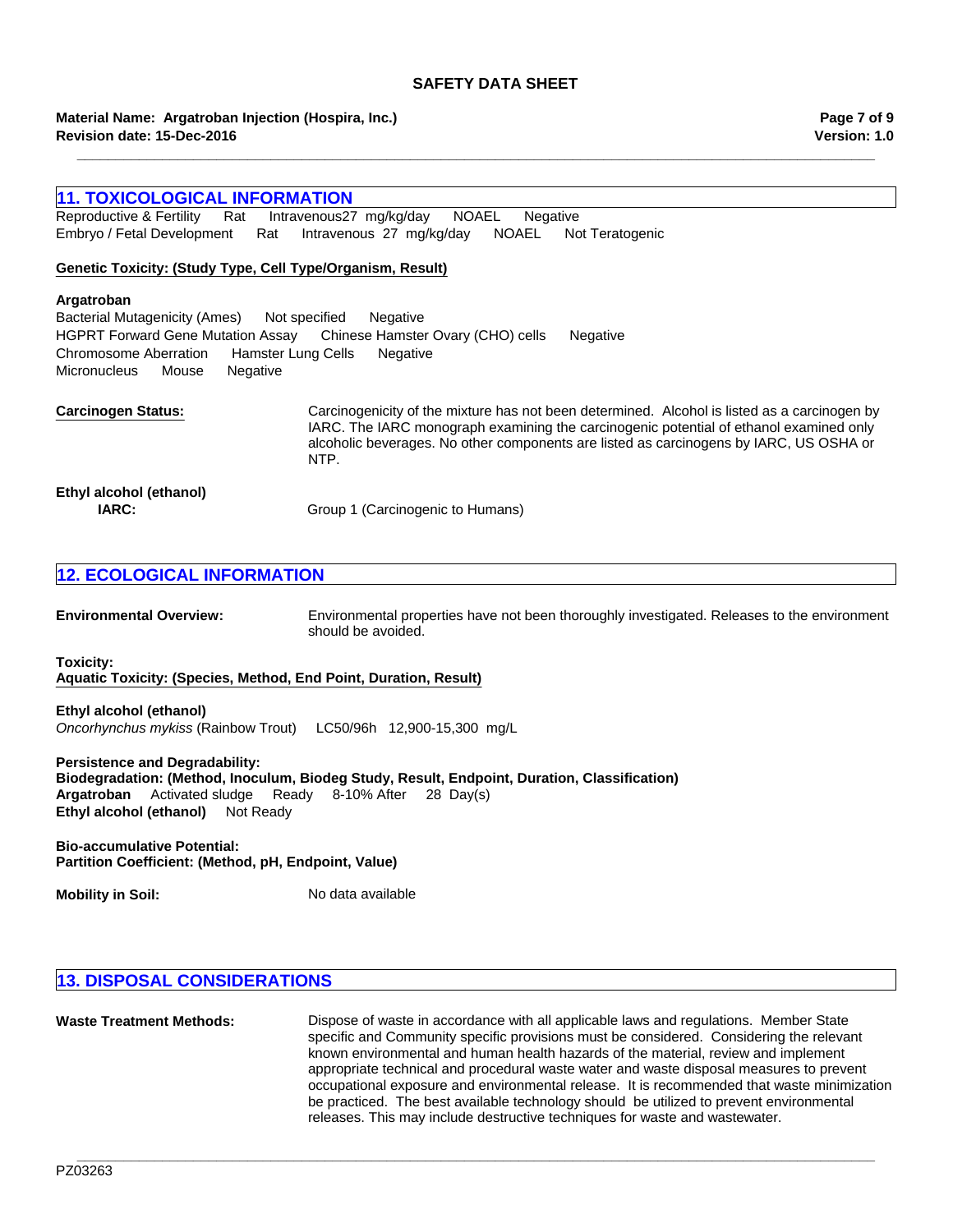**\_\_\_\_\_\_\_\_\_\_\_\_\_\_\_\_\_\_\_\_\_\_\_\_\_\_\_\_\_\_\_\_\_\_\_\_\_\_\_\_\_\_\_\_\_\_\_\_\_\_\_\_\_\_\_\_\_\_\_\_\_\_\_\_\_\_\_\_\_\_\_\_\_\_\_\_\_\_\_\_\_\_\_\_\_\_\_\_\_\_\_\_\_\_\_\_\_\_\_\_\_\_\_**

**Revision date: 15-Dec-2016 Material Name: Argatroban Injection (Hospira, Inc.)**

# **14. TRANSPORT INFORMATION**

# **The following refers to all modes of transportation unless specified below.**

This material is regulated for transportation as a hazardous material/dangerous good.

| UN number:                  | <b>UN 1170</b>          |
|-----------------------------|-------------------------|
| UN proper shipping name:    | <b>Ethanol solution</b> |
| Transport hazard class(es): | 3                       |
| Packing group:              | Ш                       |

**15. REGULATORY INFORMATION**

**Safety, Health and Environmental Regulations/Legislation Specific for the Substance or Mixture**

| Ethyl alcohol (ethanol)                                  |                                                                                                        |
|----------------------------------------------------------|--------------------------------------------------------------------------------------------------------|
| <b>CERCLA/SARA 313 Emission reporting</b>                | Not Listed                                                                                             |
| <b>California Proposition 65</b>                         | carcinogen 4/29/2011 in alcoholic beverages<br>developmental toxicity 10/1/1987 in alcoholic beverages |
| Inventory - United States TSCA - Sect. 8(b)              | Present                                                                                                |
| <b>Australia (AICS):</b>                                 | Present                                                                                                |
| <b>EU EINECS/ELINCS List</b>                             | 200-578-6                                                                                              |
|                                                          |                                                                                                        |
| Argatroban                                               |                                                                                                        |
| <b>CERCLA/SARA 313 Emission reporting</b>                | Not Listed                                                                                             |
| <b>California Proposition 65</b>                         | Not Listed                                                                                             |
| <b>EU EINECS/ELINCS List</b>                             | Not Listed                                                                                             |
| <b>Water for Injection</b>                               |                                                                                                        |
| <b>CERCLA/SARA 313 Emission reporting</b>                | Not Listed                                                                                             |
| <b>California Proposition 65</b>                         | Not Listed                                                                                             |
| <b>Inventory - United States TSCA - Sect. 8(b)</b>       | Present                                                                                                |
| <b>Australia (AICS):</b>                                 | Present                                                                                                |
| <b>REACH - Annex IV - Exemptions from the</b>            | Present                                                                                                |
| obligations of Register:                                 |                                                                                                        |
| <b>EU EINECS/ELINCS List</b>                             | 231-791-2                                                                                              |
| Sorbitol crystalline - NF                                |                                                                                                        |
| <b>CERCLA/SARA 313 Emission reporting</b>                | <b>Not Listed</b>                                                                                      |
| <b>California Proposition 65</b>                         | Not Listed                                                                                             |
|                                                          | Present                                                                                                |
| <b>Inventory - United States TSCA - Sect. 8(b)</b>       |                                                                                                        |
| <b>Australia (AICS):</b>                                 | Present                                                                                                |
| <b>REACH - Annex IV - Exemptions from the</b>            | Present                                                                                                |
| obligations of Register:<br><b>EU EINECS/ELINCS List</b> | 200-061-5                                                                                              |
|                                                          |                                                                                                        |